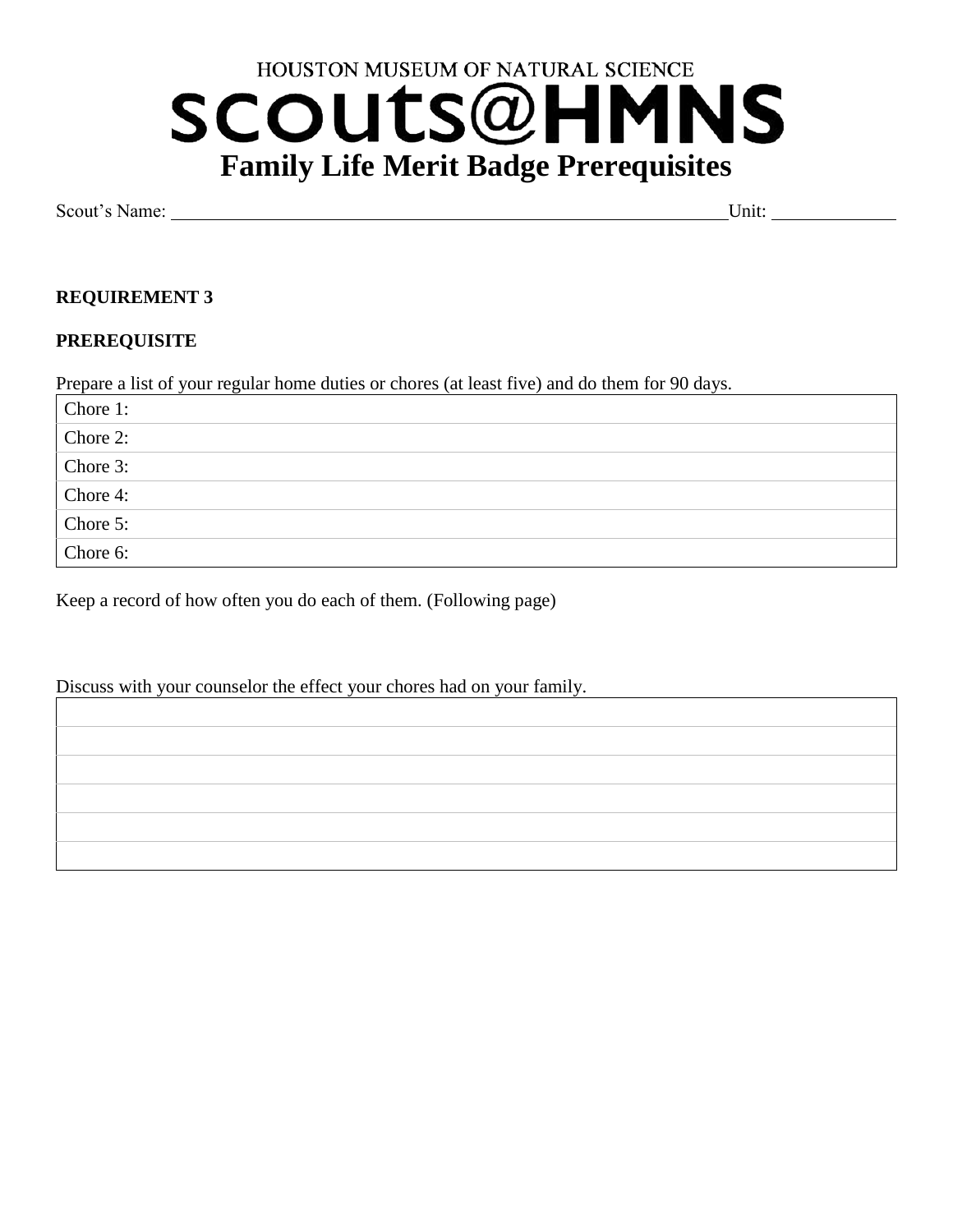*Enter the dates for the weeks across the top of each block. Under the day of the week the duty is performed, enter a check mark or X next to the duty number. Each duty may not need to be done each day. Your parent or guardian may sign off the completion of the 90 days of chores.* 

\_\_\_\_\_\_\_\_\_\_\_\_\_\_\_\_\_\_\_\_\_\_\_\_\_\_\_\_\_\_\_\_\_\_\_

|                  | Home Duty or Chore List |  |  |                              |         |  |         |                  |  |             |                         |         |     |         |                               |  |             |  |                               |     |     |     |
|------------------|-------------------------|--|--|------------------------------|---------|--|---------|------------------|--|-------------|-------------------------|---------|-----|---------|-------------------------------|--|-------------|--|-------------------------------|-----|-----|-----|
| Duty 1           | Duty 2                  |  |  |                              |         |  |         |                  |  |             |                         |         |     |         |                               |  |             |  |                               |     |     |     |
| Duty 3           | Duty 4                  |  |  |                              |         |  |         |                  |  |             |                         |         |     |         |                               |  |             |  |                               |     |     |     |
| Duty 5           | Duty 6                  |  |  |                              |         |  |         |                  |  |             |                         |         |     |         |                               |  |             |  |                               |     |     |     |
| Week:            | Week:<br>Week:          |  |  |                              |         |  |         |                  |  |             |                         |         |     |         |                               |  |             |  |                               |     |     |     |
| Day: Sun Mon Tue |                         |  |  | Wed                          | Thu Fri |  | Sat     | Day              |  | Sun Mon Tue | Wed                     | Thu     | Fri | Sat Day |                               |  | Sun Mon Tue |  | Wed                           | Thu | Fri | Sat |
| Duty 1           |                         |  |  |                              |         |  |         | Duty 1           |  |             |                         |         |     |         | Duty 1                        |  |             |  |                               |     |     |     |
| Duty 2           |                         |  |  |                              |         |  |         | Duty 2           |  |             |                         |         |     |         | Duty 2                        |  |             |  |                               |     |     |     |
| Duty 3           |                         |  |  |                              |         |  |         | Duty 3           |  |             |                         |         |     |         | Duty 3                        |  |             |  |                               |     |     |     |
| Duty 4           |                         |  |  |                              |         |  |         | Duty 4           |  |             |                         |         |     |         | Duty 4                        |  |             |  |                               |     |     |     |
| Duty 5           |                         |  |  |                              |         |  |         | Duty 5           |  |             |                         |         |     |         | Duty 5                        |  |             |  |                               |     |     |     |
| Duty 6           |                         |  |  |                              |         |  |         | Duty 6           |  |             |                         |         |     |         | Duty 6                        |  |             |  |                               |     |     |     |
|                  |                         |  |  |                              |         |  |         |                  |  |             |                         |         |     |         |                               |  |             |  |                               |     |     |     |
| Week:            |                         |  |  |                              |         |  |         | Week:            |  |             |                         |         |     |         | Week:                         |  |             |  |                               |     |     |     |
| Day: Sun Mon Tue |                         |  |  | Wed                          | Thu Fri |  | Sat     | Day              |  | Sun Mon Tue | Wed                     | Thu     | Fri |         | Sat Day                       |  | Sun Mon Tue |  | Wed Thu                       |     | Fri | Sat |
| Duty 1           |                         |  |  |                              |         |  |         | Duty 1           |  |             |                         |         |     |         | Duty 1                        |  |             |  |                               |     |     |     |
| Duty 2           |                         |  |  |                              |         |  |         | Duty 2           |  |             |                         |         |     |         | Duty 2                        |  |             |  |                               |     |     |     |
| Duty 3           |                         |  |  |                              |         |  |         | Duty 3           |  |             |                         |         |     |         | Duty 3                        |  |             |  |                               |     |     |     |
| Duty 4           |                         |  |  |                              |         |  |         | Duty 4           |  |             |                         |         |     |         | Duty 4                        |  |             |  |                               |     |     |     |
| Duty 5<br>Duty 6 |                         |  |  |                              |         |  |         | Duty 5<br>Duty 6 |  |             |                         |         |     |         | Duty $\overline{5}$<br>Duty 6 |  |             |  |                               |     |     |     |
|                  |                         |  |  |                              |         |  |         |                  |  |             |                         |         |     |         |                               |  |             |  |                               |     |     |     |
| Week:            |                         |  |  |                              |         |  |         | Week:            |  |             |                         |         |     |         | Week:                         |  |             |  |                               |     |     |     |
| Day: Sun Mon Tue |                         |  |  | Wed                          | Thu Fri |  | Sat Day |                  |  | Sun Mon Tue | Wed                     | Thu     | Fri | Sat Day |                               |  | Sun Mon Tue |  | Wed Thu                       |     | Fri | Sat |
| Duty 1           |                         |  |  |                              |         |  |         | Duty 1           |  |             |                         |         |     |         | Duty 1                        |  |             |  |                               |     |     |     |
| Duty 2           |                         |  |  |                              |         |  |         | Duty 2           |  |             |                         |         |     |         | Duty 2                        |  |             |  |                               |     |     |     |
| Duty 3           |                         |  |  |                              |         |  |         | Duty 3           |  |             |                         |         |     |         | Duty 3                        |  |             |  |                               |     |     |     |
| Duty 4           |                         |  |  |                              |         |  |         | Duty 4           |  |             |                         |         |     |         | Duty 4                        |  |             |  |                               |     |     |     |
| Duty 5           |                         |  |  |                              |         |  |         | Duty 5           |  |             |                         |         |     |         | Duty 5                        |  |             |  |                               |     |     |     |
| Duty 6           |                         |  |  |                              |         |  |         | Duty 6           |  |             |                         |         |     |         | Duty 6                        |  |             |  |                               |     |     |     |
| Week:            |                         |  |  |                              |         |  |         | Week:            |  |             |                         |         |     |         | Week:                         |  |             |  |                               |     |     |     |
|                  |                         |  |  | Day: Sun Mon Tue Wed Thu Fri |         |  |         | Sat Day          |  |             | Sun Mon Tue Wed Thu Fri |         |     |         | Sat Day                       |  |             |  | Sun Mon Tue   Wed   Thu   Fri |     |     | Sat |
| Duty 1           |                         |  |  |                              |         |  |         | Duty 1           |  |             |                         |         |     |         | Duty 1                        |  |             |  |                               |     |     |     |
| Duty 2           |                         |  |  |                              |         |  |         | Duty 2           |  |             |                         |         |     |         | Duty <sub>2</sub>             |  |             |  |                               |     |     |     |
| Duty 3           |                         |  |  |                              |         |  |         | Duty 3           |  |             |                         |         |     |         | Duty 3                        |  |             |  |                               |     |     |     |
| Duty 4           |                         |  |  |                              |         |  |         | Duty 4           |  |             |                         |         |     |         | Duty 4                        |  |             |  |                               |     |     |     |
| Duty 5           |                         |  |  |                              |         |  |         | Duty 5           |  |             |                         |         |     |         | Duty 5                        |  |             |  |                               |     |     |     |
| Duty 6           |                         |  |  |                              |         |  |         | Duty 6           |  |             |                         |         |     |         | Duty 6                        |  |             |  |                               |     |     |     |
|                  |                         |  |  |                              |         |  |         |                  |  |             |                         |         |     |         |                               |  |             |  |                               |     |     |     |
| Week:            |                         |  |  |                              |         |  |         | Week:            |  |             |                         |         |     |         | Week:                         |  |             |  |                               |     |     |     |
| Day: Sun Mon Tue |                         |  |  | Wed                          | Thu Fri |  |         | Sat Day          |  | Sun Mon Tue | Wed                     | Thu Fri |     |         | Sat Day                       |  | Sun Mon Tue |  | Wed Thu                       |     | Fri | Sat |
| Duty 1           |                         |  |  |                              |         |  |         | Duty 1           |  |             |                         |         |     |         | Duty 1                        |  |             |  |                               |     |     |     |
| Duty 2           |                         |  |  |                              |         |  |         | Duty 2           |  |             |                         |         |     |         | Duty 2                        |  |             |  |                               |     |     |     |
| Duty $3$         |                         |  |  |                              |         |  |         | Duty 3           |  |             |                         |         |     |         | Duty 3                        |  |             |  |                               |     |     |     |
| Duty 4           |                         |  |  |                              |         |  |         | Duty 4<br>Duty 5 |  |             |                         |         |     |         | Duty 4<br>Duty 5              |  |             |  |                               |     |     |     |
| Duty 5<br>Duty 6 |                         |  |  |                              |         |  |         | Duty 6           |  |             |                         |         |     |         | Duty 6                        |  |             |  |                               |     |     |     |
|                  |                         |  |  |                              |         |  |         |                  |  |             |                         |         |     |         |                               |  |             |  |                               |     |     |     |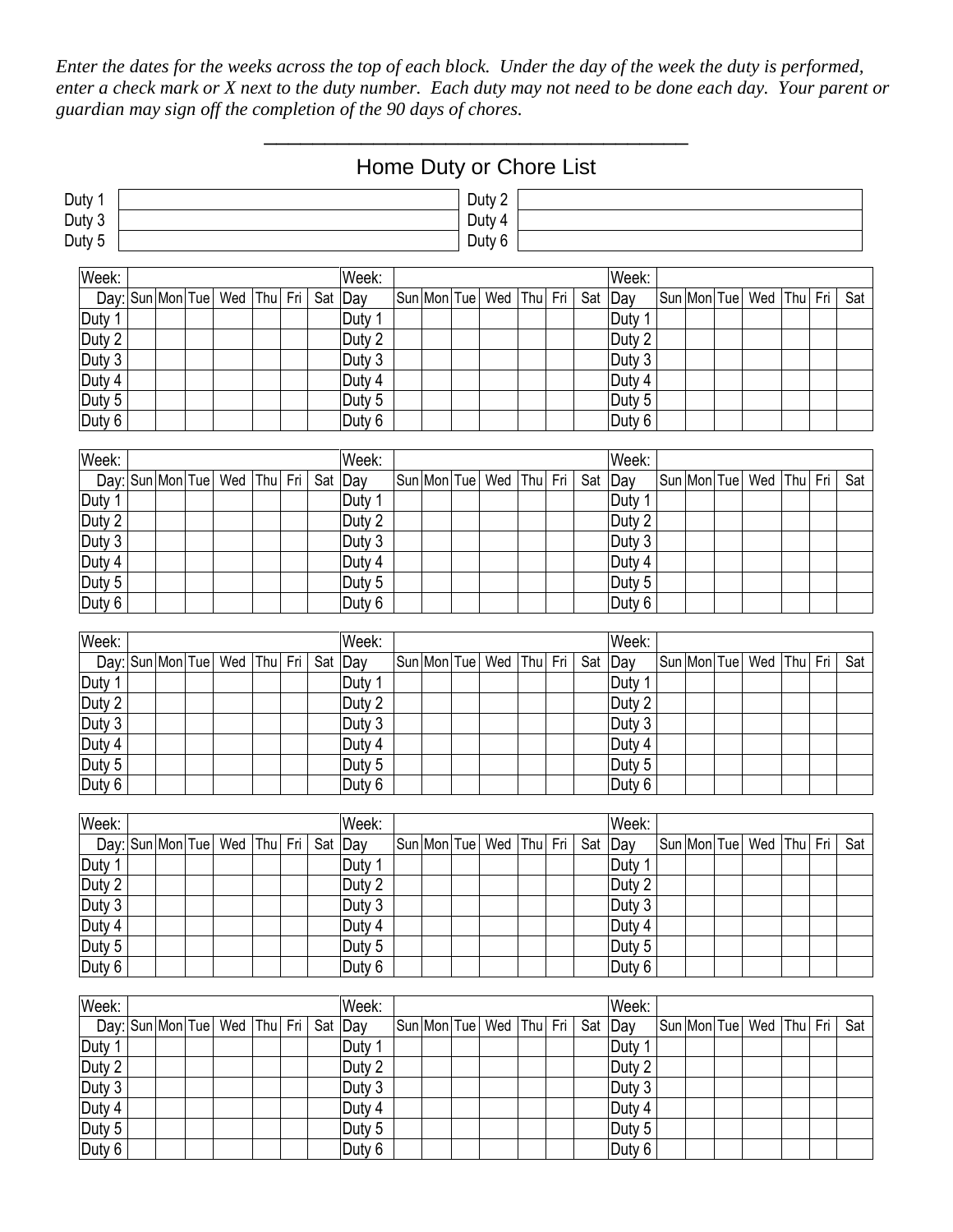#### **REQUIREMENT 4**

# **PREREQUISITE**

This is a project that the scout does by himself to benefit of the family. Examples: Cleaning out closets, garage, pantry, etc. This project if done before the class must be approved of by your parents/guardians.

| <b>Ideas</b> |  |  |  |
|--------------|--|--|--|
|              |  |  |  |
|              |  |  |  |
|              |  |  |  |
|              |  |  |  |
|              |  |  |  |

With the approval of your parents or guardians and your merit badge counselor, decide on and carry out a project that you would do around the home that would benefit your family.

Submit a report to your merit badge counselor outlining how the project benefited your family.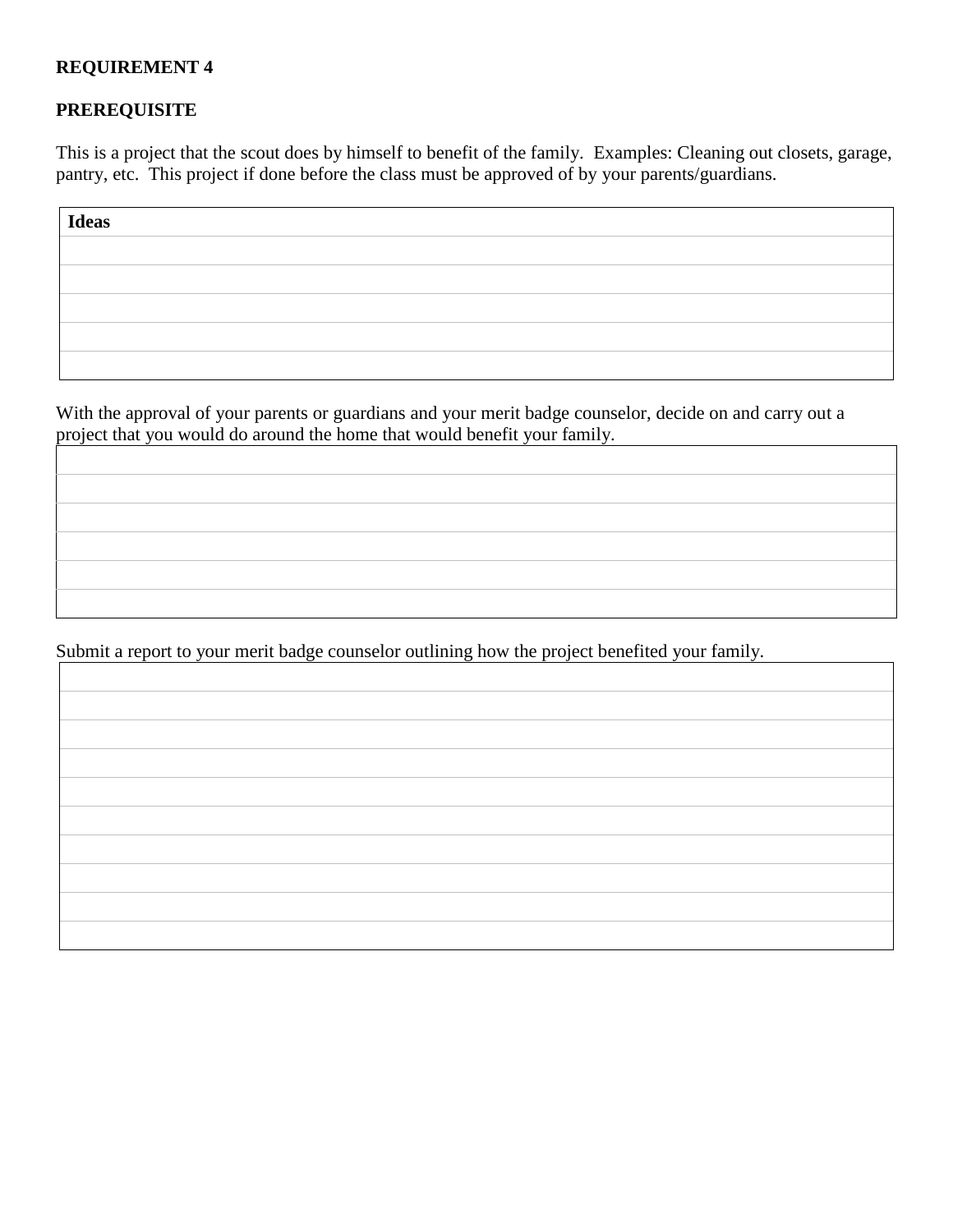## **REQUIREMENT 5**

# **PREREQUISITE**

This is a family project or event that the scout does with his family. Every member must participate, unless you have a sibling away at college. Examples: Day trip to ..., cleaning and organizing the garage, or painting a room. This project if done before the class must be approved of by your parents/guardians.

Ideas

#### Planning

# Before you begin

#### Results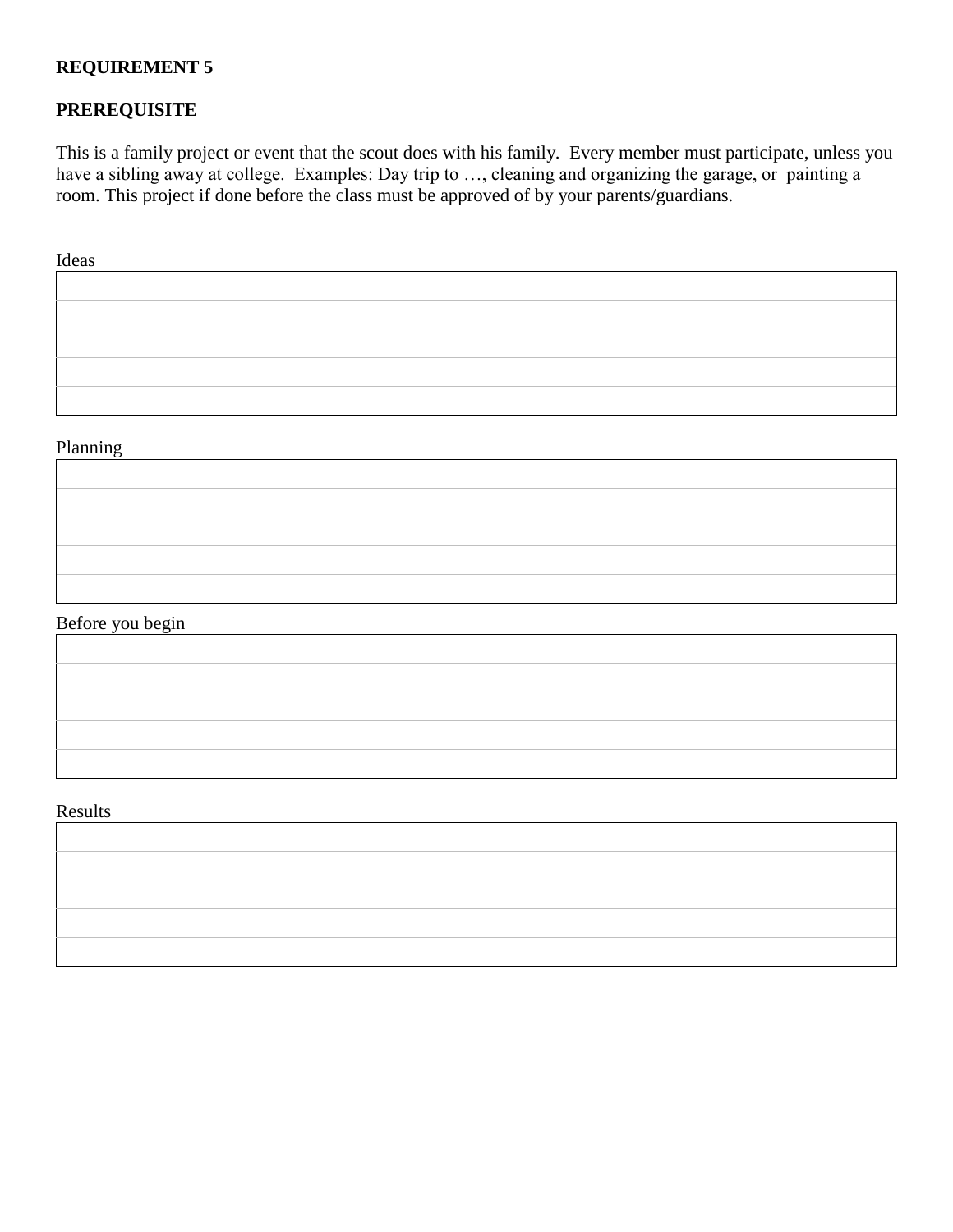Plan and carry out a project that involves the participation of your family. After completing the project, discuss the following with your merit badge counselor:

#### 1. The objective or goal of the project

# 2. How individual members of your family participated

#### 3. The results of the project

# **REQUIREMENT 6b**

#### **PREREQUISITE**

- b. Plan and carry out a family meeting that includes all members to include the following subjects:
- 1.Avoiding substance abuse, including tobacco, alcohol, and drugs, all of which negatively affect your health and well-being.

| <b>Tobacco</b> |  |
|----------------|--|
|                |  |
|                |  |
|                |  |
|                |  |
|                |  |
|                |  |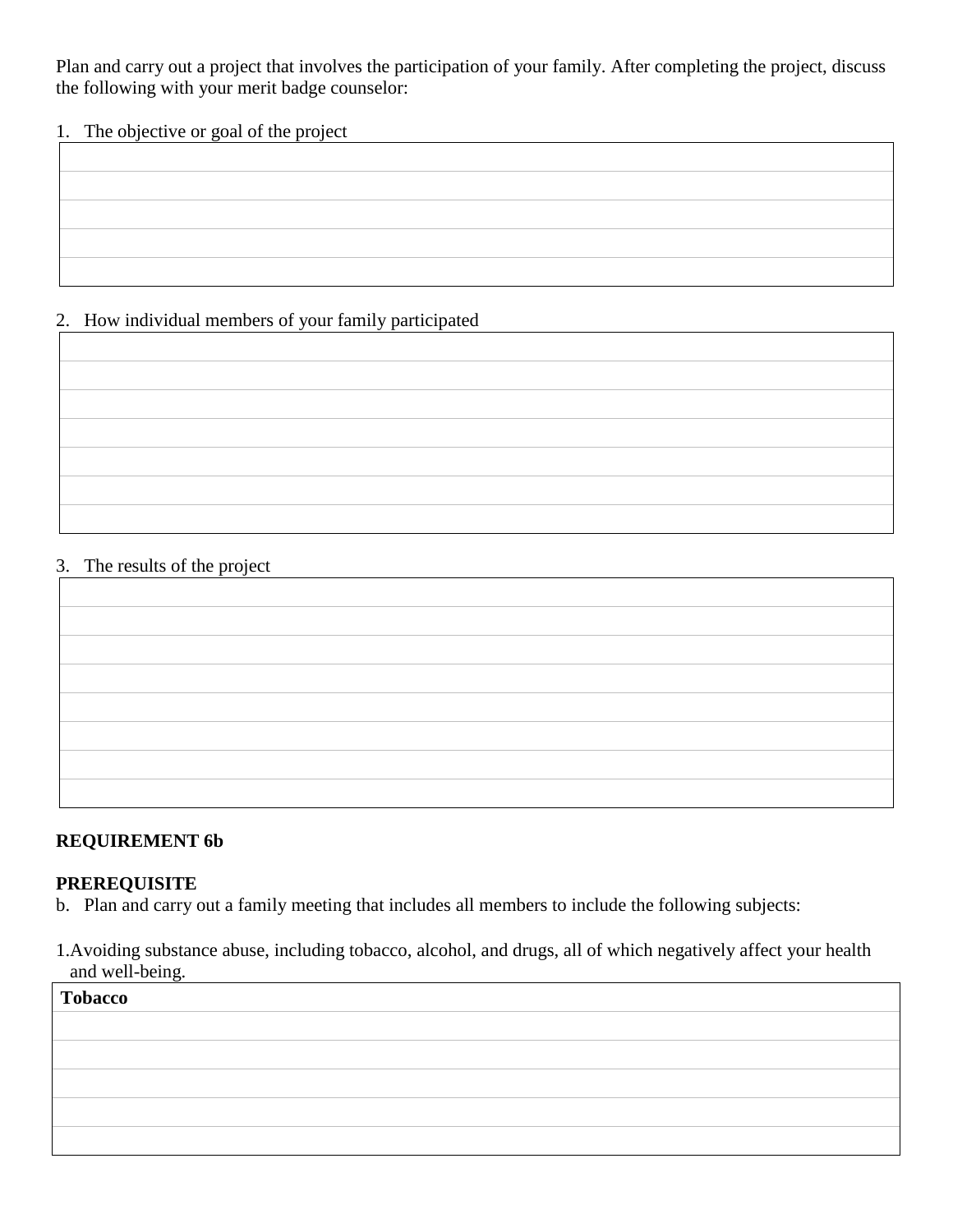| Alcohol |  |
|---------|--|
|         |  |
|         |  |
|         |  |
|         |  |
| Drugs   |  |
|         |  |
|         |  |
|         |  |
|         |  |

2.Understanding the growing-up process and how the body changes, and making responsible decisions dealing with sex.

3.How your chores in requirement 3 contributed to your role in the family.

## 4.Personal and family finances